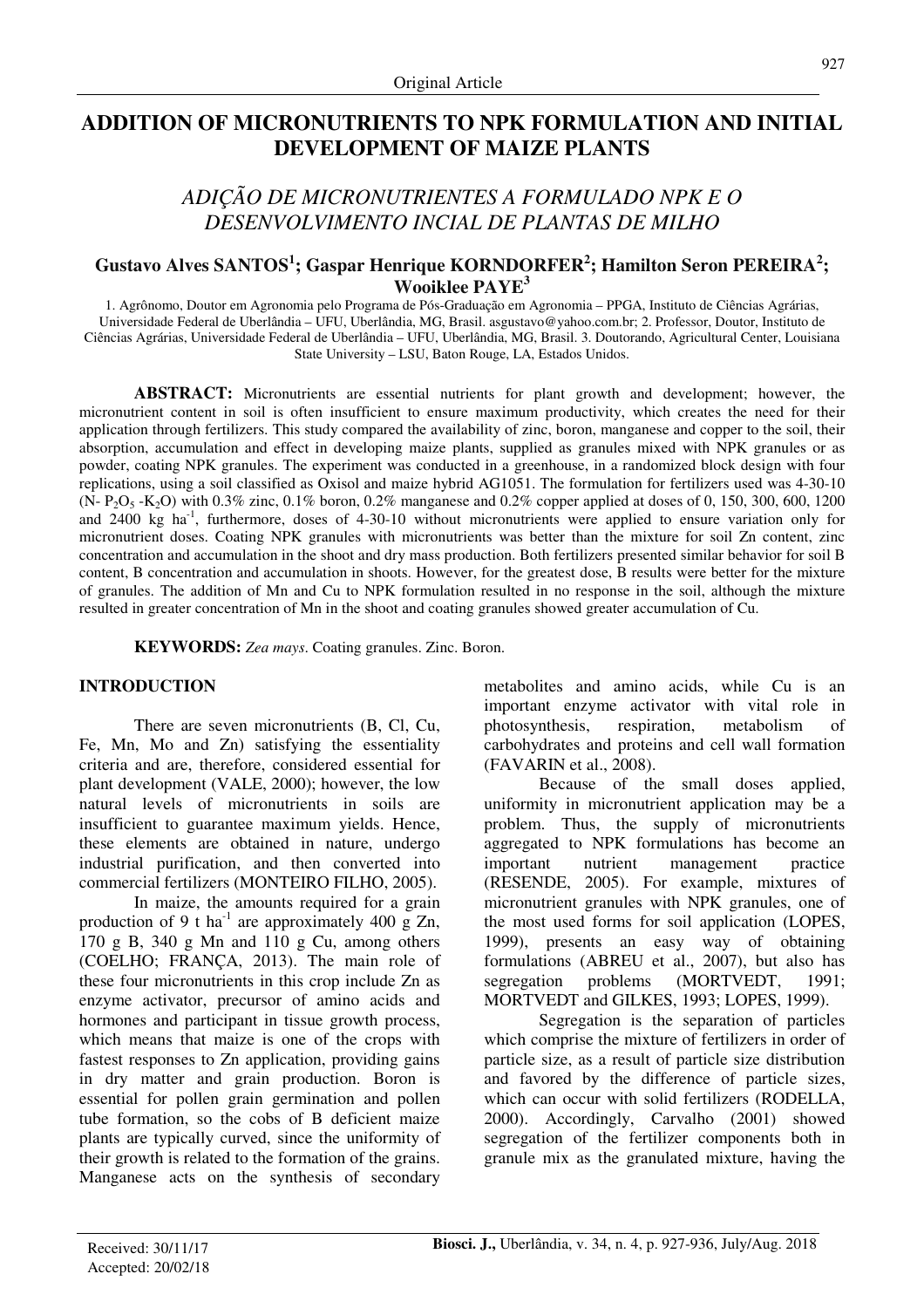Knowing that segregation can be minimized with the quality control of products entering the composition of mixtures and particles having uniform size (RODELLA, 2000) to improve the micronutrient application quality, one option would be coating NPK granules with micronutrients applied as fine powder (ABREU et al., 2007). However, there is little research on micronutrient efficiency associated with NPK fertilizers in different ways, and especially evaluating the granule coating technique (VOLKWEISS, 1991; LOPES, 1999; RESENDE, 2005; ABREU et al., 2007).

Thus, this study compared the availability of Zn, Mn, B and Cu in soil, their absorption, accumulation and effect on initial maize development, from granules mixed with NPK granules or from powder coating the NPK granules.

### **MATERIAL AND METHODS**

The experimental design was randomized blocks, as a  $2 \times 5 + 1$  factorial, with two fertilizers with micronutrients added by different forms (granules mixed with NPK granules or powder coating NPK granules), five doses (150, 300, 600, 1200 and 2400 kg ha<sup>-1</sup>) and an additional treatment with no micronutrient fertilization, with four replications. The doses were supplemented in order that all treatments would receive the equivalent to  $2400 \text{ kg}$  ha<sup>-1</sup> of the formulations, and, therefore, the same dose of N,  $P_2O_5$  and  $K_2O$ , only varying the amounts of Zn, B, Cu and Mn (Table 1).

|          | Formula NPK           |                |    |          | <b>Nutrients</b> |          |          |          |                  |
|----------|-----------------------|----------------|----|----------|------------------|----------|----------|----------|------------------|
|          | With micronutrients   | Without        |    |          |                  |          |          |          |                  |
| Mixture  | Coating               | micronutrients | N  | $P_2O_5$ | $K_2O$           | Zn       | B        | Mn       | Cu               |
|          | $kg$ ha <sup>-1</sup> |                |    |          |                  |          |          |          |                  |
| 0        | $\Omega$              | 2400           | 96 | 720      | 240              | $\Omega$ | $\Omega$ | $\theta$ | $\boldsymbol{0}$ |
| 150      | $\theta$              | 2250           | 96 | 720      | 240              | 0.4      | 0.1      | 0.3      | 0.3              |
| 300      |                       | 2100           | 96 | 720      | 240              | 0.9      | 0.3      | 0.6      | 0.6              |
| 600      |                       | 1800           | 96 | 720      | 240              | 1.8      | 0.6      | 1.2      | 1.2              |
| 1200     |                       | 1200           | 96 | 720      | 240              | 3.6      | 1.2      | 2.4      | 2.4              |
| 2400     | $\Omega$              | 0              | 96 | 720      | 240              | 7.2      | 2.4      | 4.8      | 4.8              |
| $\Omega$ | 150                   | 2250           | 96 | 720      | 240              | 0.4      | 0.1      | 0.3      | 0.3              |
| 0        | 300                   | 2100           | 96 | 720      | 240              | 0.9      | 0.3      | 0.6      | 0.6              |
| 0        | 600                   | 1800           | 96 | 720      | 240              | 1.8      | 0.6      | 1.2      | 1.2              |
|          | 1200                  | 1200           | 96 | 720      | 240              | 3.6      | 1.2      | 2.4      | 2.4              |
| 0        | 2400                  | 0              | 96 | 720      | 240              | 7.2      | 2.4      | 4.8      | 4.8              |

**Table 1.** Type of fertilizer and amount of nutrients supplied to the soil by each treatment.

The fertilizers used were NPK without micronutrients (mixture of granules), NPK with granulated micronutrients (mixture of granules) and NPK with micronutrients coating the granules. All fertilizers had the formulation 4-30-10, formulated with mono-ammonium phosphate (10% N and 54%)  $P_2O_5$ ), simple superphosphate (18%  $P_2O_5$ ), triple superphosphate (46%  $P_2O_5$ ) and potassium chloride (60% K<sub>2</sub>O) granulated (grains with maximum  $4\%$ ) retained in 4-mm screen and 5% passing through 1 mm screen). The proportion of micronutrients in both fertilizers containing them was 0.3% Zn, 0.1% B, 0.2% Cu and 0.2% Mn, determined according to the production conditions at the industry and, therefore, chosen by the manufacturer.

The fertilizer containing granulated micronutrients was formulated with acidified zinc oxide (25% Zn, and 70% solubility in water), acidified ulexite (10% B, and 90% solubility in water), acidified manganese oxide (20% total Mn, and 75% solubility in water) and acidified copper oxide (2.5% Cu, and 80% solubility in water) granulated before mixing with the granules of NPK. Copper oxide and manganese oxide were granulated together, and all of them had grain size of maximum 4% retained in 4-mm screen and 5% passing through 1-mm screen.

The fertilizer coated with micronutrients was formulated with zinc oxide (80% total Zn), ulexite (15.5% total B), manganese oxide (50% total Mn) and copper oxide (25% total Cu) finely ground (100% passing through 0.15-mm screen). Adhesion of the powder to the NPK granules was done with an aggregating agent and vegetable oil.

The experiment was done in a greenhouse with soil samples obtained from the 0-20 cm layer of a soil classified as Oxisol (Soil Survey Staff, 2013.), medium texture (195 g  $kg^{-1}$  clay) (EMBRAPA, 1997), with 0.7, 0.08, 3.8 and 1.5 mg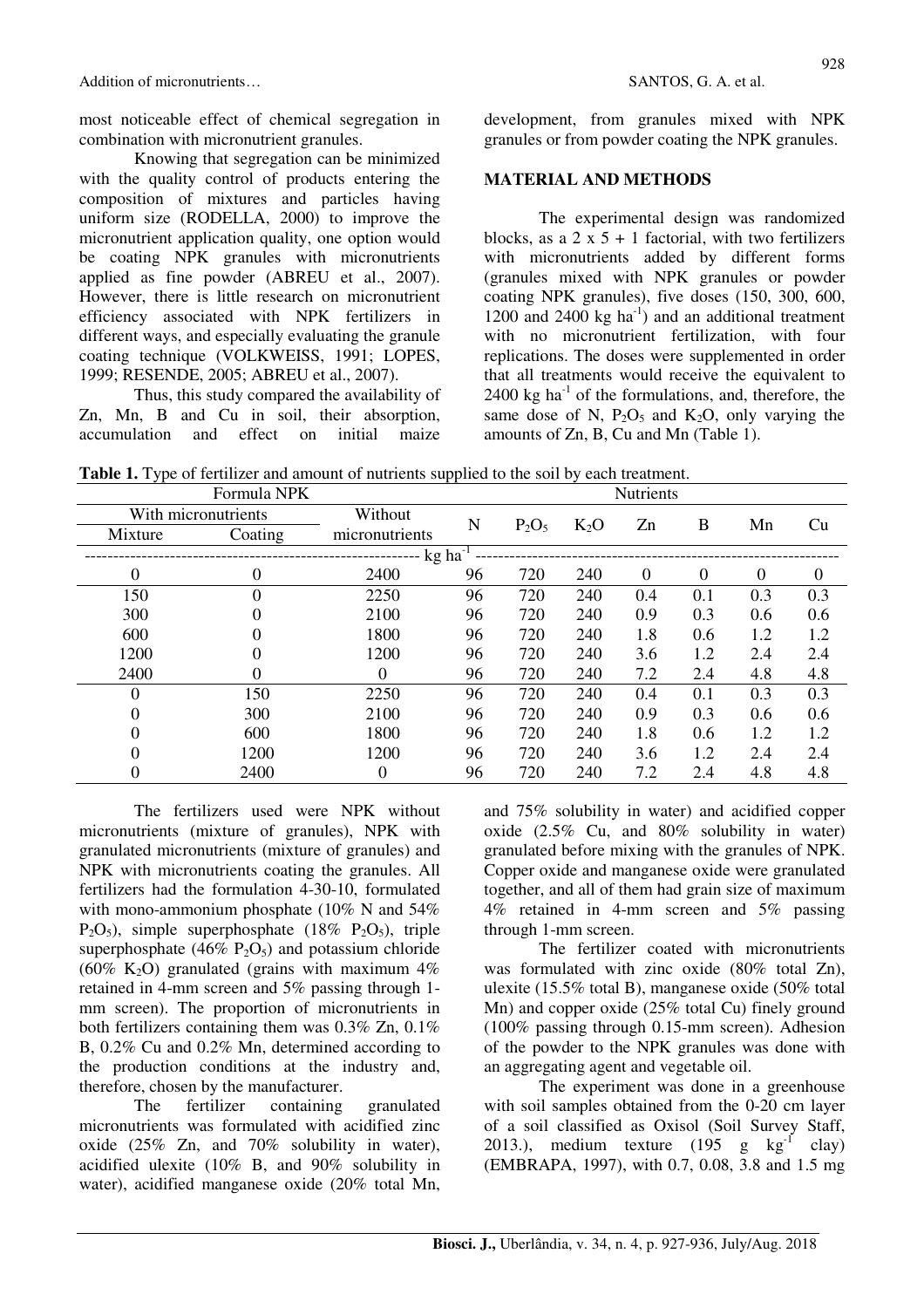$kg<sup>-1</sup>$  of Zn, B, Mn and Cu, respectively (RAIJ et al., 2001).

The soil was subjected to incubation for 30 days with 0.6 g CaCO<sub>3</sub> (analysis grade – A.G.) kg<sup>-1</sup> soil and 0.25 g MgSO<sub>4</sub> (A.G.) kg<sup>-1</sup> soil to achieve a Ca:Mg ratio around 3:1 and the base saturation around 70%. The soil was maintained near 80% field capacity by adding water at 84 mL  $kg^{-1}$  soil, complementing its initial moisture that was 87.5 mL  $H<sub>2</sub>O$  kg<sup>-1</sup> soil. This moisture (approximately 80%) field capacity) was maintained during the entire period of the experiment conduction.

At sowing, the treatments were applied to the total amount of soil in each plot (5 kg), that was already dry, weighed and inside plastic 5-L pots. The water was applied at 160 mL  $H_2O$  kg<sup>-1</sup> soil and 10 maize seeds (hybrid AG1051) were sown per pot. The equivalent of  $80 \text{ kg/ha}^{-1}$  of S was subsequently applied using  $MgSO<sub>4</sub>$ . 7H<sub>2</sub>O solution with 30.75 g  $L^{-1}$  concentration and dose of 10 mL  $k\sigma^{-1}$  soil.

Seven days after sowing (DAS), the three best seedlings were kept in the pots. At 11 DAS and weekly thereafter, N fertilization was applied using a  $(NH_4)_{2}SO_4$  solution with 50 g L<sup>-1</sup> concentration applied at dose of  $10 \text{ mL kg}^{-1}$  soil.

Plant shoots were cut at the end of the experiment, placed in paper bags and dried in forced air circulation oven at 60º C until constant weight, which was obtained five days after harvest. Subsequently, shoots were weighed in an analytical scale.

Plant shoots were ground in a Willey mill and kept in plastic bags before analysis of Zn, B, Mn and Cu, which were determined according to Malavolta et al. (1997). Micronutrient accumulation was estimated using the results of dry matter and the contents determined. Also, with the aid of a soil sampler for pots, soil samples were collected, air dried, sieved and placed in plastic bags. Soil analyses of Zn, B, Mn and Cu were done as described by Raij et al. (2001).

Data from qualitative treatments were submitted to analysis of variance with the software ASSISTAT (SILVA; AZEVEDO, 2002). Averages were compared by Tukey's and Dunnett's tests at 0.01 and 0.05 significance, respectively. Data from the quantitative treatments were submitted to analysis of variance and regression at 0.05 significance with SISVAR software (FERREIRA, 2008).

#### **RESULTS AND DISCUSSION**

#### **Soil micronutrients**

The application of the fertilizer containing micronutrients coating the granules was able to increase the soil Zn content at 3.6 and 7.2 kg ha<sup>-1</sup> Zn doses (Table 2). These doses raised the soil Zn content, moving it from "LOW" (less than 0.9 mg  $dm^{-3}$ ), to "HIGH" (above 2.0 mg  $dm^{-3}$ ), according to the classification proposed by Alvarez et al. (1999), which certainly favored plant development.

Regarding the sources tested, application of Zn in the form of granule coating resulted in soil Zn content greater than those obtained by their application in the form of mixture (Table 2). These results can be related to results of Galrão (1986), who states that a single broadcast application of Zn at  $6.0 \text{ kg}$  ha<sup>-1</sup>, with incorporation in total area, was enough for four maize crops in a soil classified as dark-red clay oxisol. Moreover, that author observed differences between oxide, sulfate and frits as Zn sources for maize, which allows inferring that the oxide, even though having lower solubility in water, can be a good source of this micronutrient.

|      |                            |     |     | Internet of coating <b>INFIX</b> granues. |       |       |       |      |      |     |     |
|------|----------------------------|-----|-----|-------------------------------------------|-------|-------|-------|------|------|-----|-----|
| Dose |                            |     | Zn  |                                           |       |       | Mn    |      |      |     |     |
| Zn   | В                          | Mn  | Cu  | M                                         |       | М     |       | M    |      | M   |     |
|      | $-----kg ha^{-1}$<br>mg dm |     |     |                                           |       |       |       |      |      |     |     |
|      |                            |     |     |                                           |       | 0.07  |       |      |      | 0.8 |     |
| 0.4  | 0.1                        | 0.3 | 0.3 | 0.7a                                      | 1.0 a | 0.08a | 0.08a | 10.9 | 10.5 | 0.9 | 0.9 |
| 0.9  | 0.3                        | 0.6 | 0.6 | 0.7a                                      | 1.0 a | 0.06a | 0.08a | 9.1  | 8.9  | 0.9 | 0.8 |
| 1.8  | 0.6                        |     | 1.2 | 0.7a                                      | 0.9a  | 0.09a | 0.08a | 12.3 | 10.7 | 0.8 | 0.9 |

**Table 2.** Contents of Zn, B, Mn and Cu in the soil 28 days after the application of fertilizers containing them in mixture or coating NPK granules.

Average 0.7 1.5 0.11 0.10 0.11 a 0.10 a 0.8 a 0.9 a  $M =$  Mixture;  $C =$  Coating. Averages followed by different letters in the rows are different by Tukey's test at 0.01 of significance;  $*$ significant by Dunnett's test at 0.05 of significance compared to the control treatment.

3.6 1.2 2.4 2.4 0.7 b 2.3 \* a 0.06 b 0.13 a 8.3 13.4 0.8 0.9 7.2 2.4 4.8 4.8 0.8 b 2.1 \* a 0.24 \* a 0.15 \* b 8.7 12.8 0.8 0.9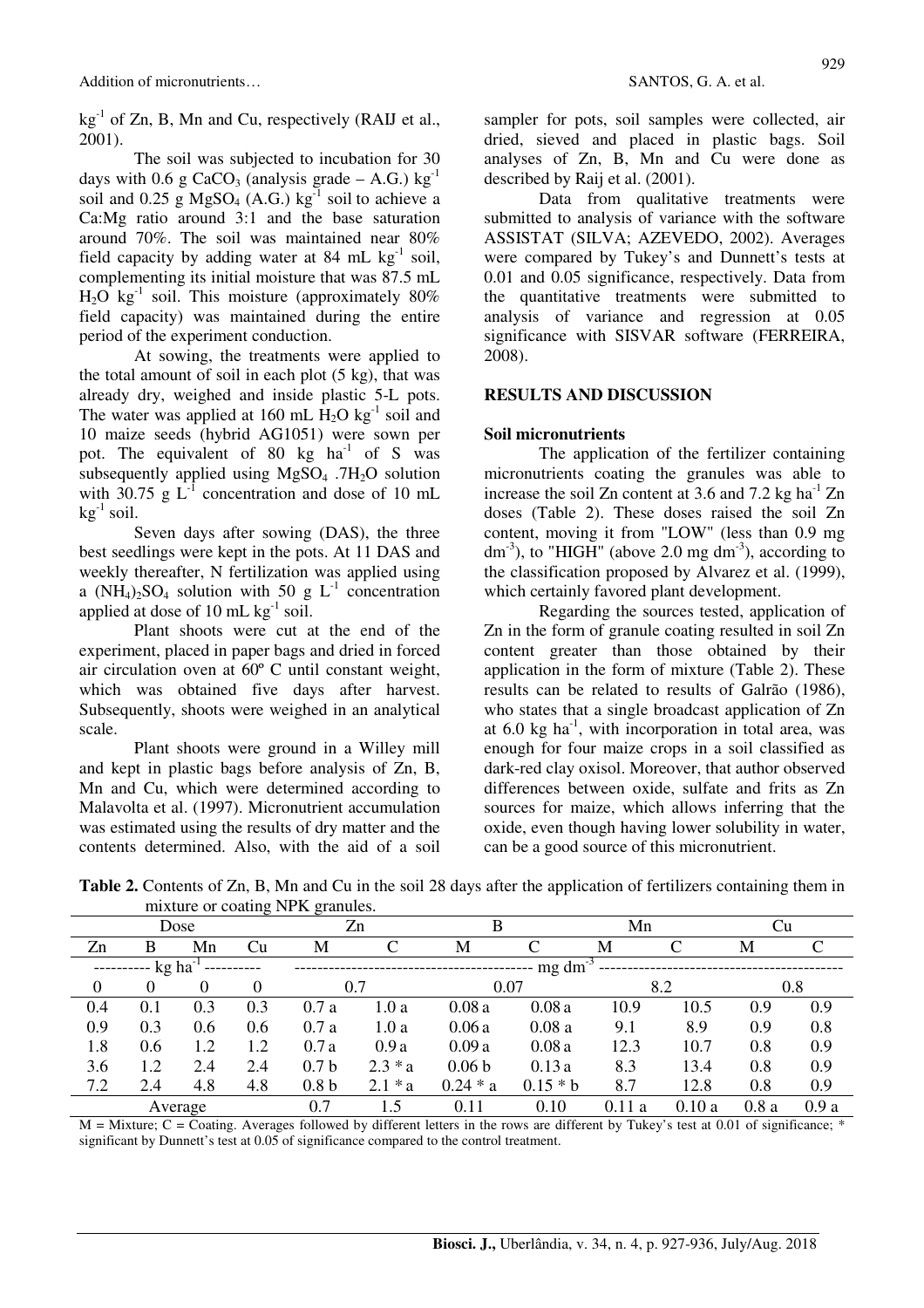Addition of micronutrients… SANTOS, G. A. et al.

The initial level of B was "VERY LOW" (less than  $0.15$  mg dm<sup>-3</sup>) according to Alvarez et al. (1999), resulting in an increase from  $0.07$  mg dm<sup>-3</sup> to up to  $0.24$  mg dm<sup>-3</sup> for the greatest doses used (Table 2). The fertilizer comparison shows that the greatest levels of soil B were obtained by applying B coated NPK granules at 1.2 kg  $ha^{-1}$  or in the mixture form at  $2.4$  kg ha<sup>-1</sup> B (Table 2).

Soil levels of Mn and Cu, even without their application, was classified, respectively, as "GOOD" and "MEDIUM", according to Alvarez et al. (1999), which explains the lack of response to treatments (Table 2).

The study of doses, in turn, indicates that the application of increasing doses of Zn coating NPK granules increased levels of this nutrient in the soil (Figure 1). The increase in soil Zn content when applied coating NPK granules can be explained by Mortvedt (1992) stating that the granular form of Zn oxide has lower efficiency when compared to the powder form due to the lower specific surface and because it is a source with low solubility in water (MORTVEDT; GILKES, 1993).



**Figure 1.** Zinc contents in soil 28 days after application of increasing doses of fertilizers containing it in the form of NPK granule mixture, or as a coating of NPK granules.

Also, increasing B doses resulted in increasing availability of B in the soil, regardless of its form in the fertilizer. However, only the greatest B dose applied in the form of mixture resulted in greater level in comparison to B coating NPK granules (Figure 2).



**Figure 2.** Boron contents in soil 28 days after application of increasing doses of fertilizers containing it in the form of NPK granule mixture, or as a coating of NPK granules.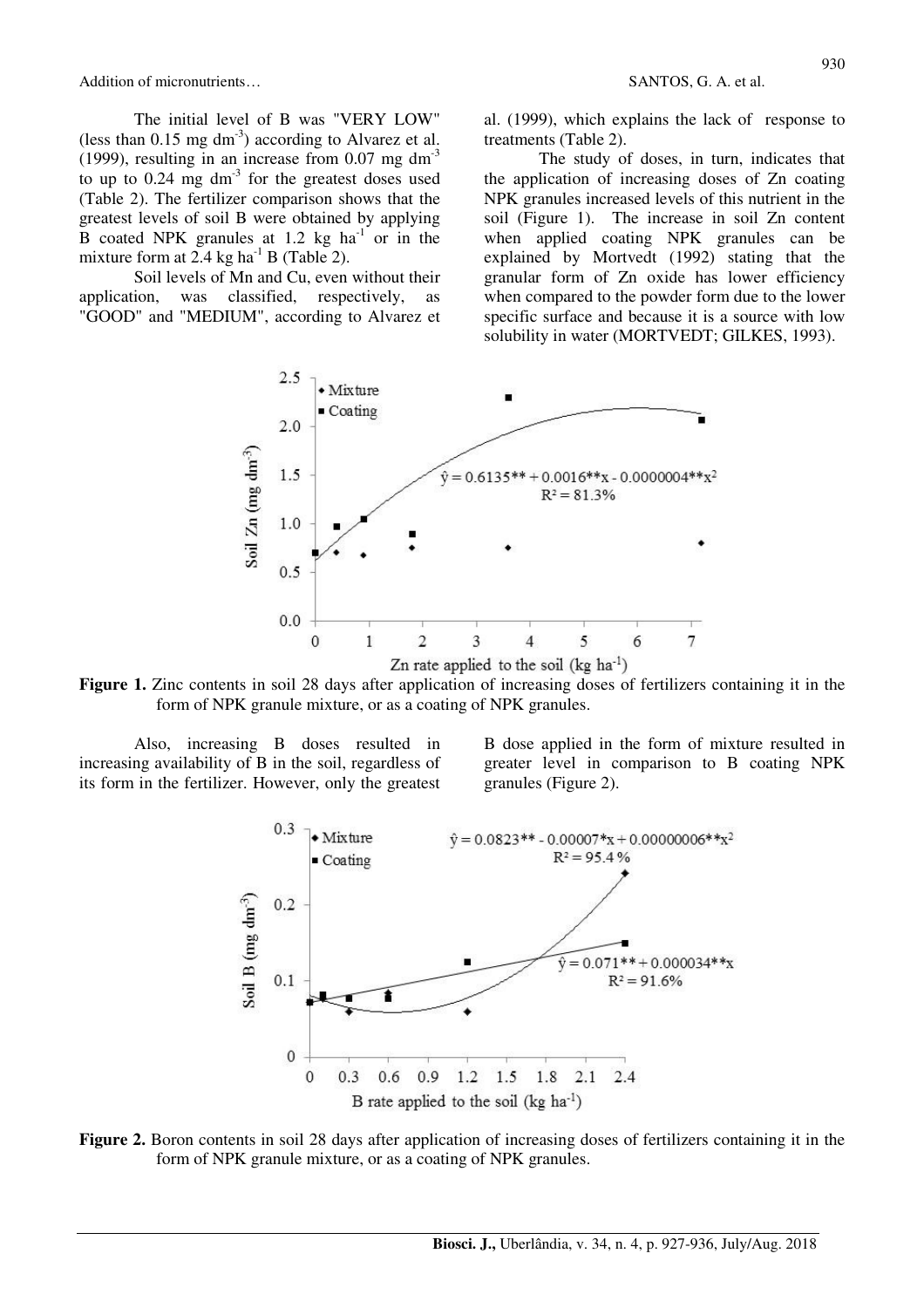Addition of micronutrients… SANTOS, G. A. et al.

#### **Dry matter production**

Only the greatest dose of Zn, B, Mn and Cu as coating NPK granules produced maize plants with more dry matter than the control treatment (Table 3). Micronutrients coating NPK granules resulted in greater dry matter average than that found in the treatment with the mixture of micronutrients and NPK granules (Table 3).

These results differ from those found by Korndörfer et al. (1987), who tested methods of adding Zn as oxide and sulfate to the 5-30-15 fertilizer and observed similar results for both sources of Zn for dry matter production of maize shoots in a greenhouse experiment. Korndörfer et al. (1995) also found no difference in corn production for treatments without Zn and with Zn applied as oxide or in 4-30-10 formula with Zn added by FTE as mixture or incorporation.

The study of doses shows that increasing the applied amount of micronutrients coating NPK granules increased plant dry matter production, which did not occur for the micronutrients in the form of mixture (Figure 3).

**Table 3.** Dry matter of maize shoots 28 days after the application of fertilizers containing Zn, B, Mn and Cu in mixture or coating NPK granules.

|     |       | Dose    |     | Dry matter        |                         |         |
|-----|-------|---------|-----|-------------------|-------------------------|---------|
| Zn  | B     | Mn      | Cu  | Mixture           | Coating                 | Average |
|     | kg ha |         |     |                   | $g$ pot <sup>-1**</sup> |         |
|     |       |         |     | 26.1              |                         |         |
| 0.4 | 0.1   | 0.3     | 0.3 | 25.7              | 27.7                    | 26.7    |
| 0.9 | 0.3   | 0.6     | 0.6 | 26.3              | 27.2                    | 26.8    |
| 1.8 | 0.6   | 1.2     | 1.2 | 27.5              | 29.0                    | 28.3    |
| 3.6 | 1.2   | 2.4     | 2.4 | 26.6              | 28.2                    | 27.4    |
| 7.2 | 2.4   | 4.8     | 4.8 | 26.6              | $29.8*$                 | 28.2    |
|     |       | Average |     | 26.5 <sub>b</sub> | 28.4 a                  |         |

Averages followed by different letters in the rows are different by Tukey's test at 0.01 significance; \* significant by Dunnett's test at 0.05 of significance compared to the control treatment. \*\* Average of five plants.



**Figure 3.** Dry matter of maize plants harvested 28 days after sowing as a function of the application of fertilizers containing Zn, B, Mn and Cu in the form of mixture or coating NPK granules.

#### **Micronutrients content and uptake by corn shoots**

Application of Zn at 3.6 and 7.2 kg ha<sup>-1</sup> coating NPK granules resulted in Zn shoot content of  $30.5$  and  $36.7$  mg kg<sup>-1</sup>, respectively, results that

are greater than the control  $(22.1 \text{ mg kg}^{-1})$ , and also in comparison to the micronutrients as mixture of granules at the same doses  $(22.2 \text{ and } 24.5 \text{ mg kg}^{-1})$ , respectively) (Table 4).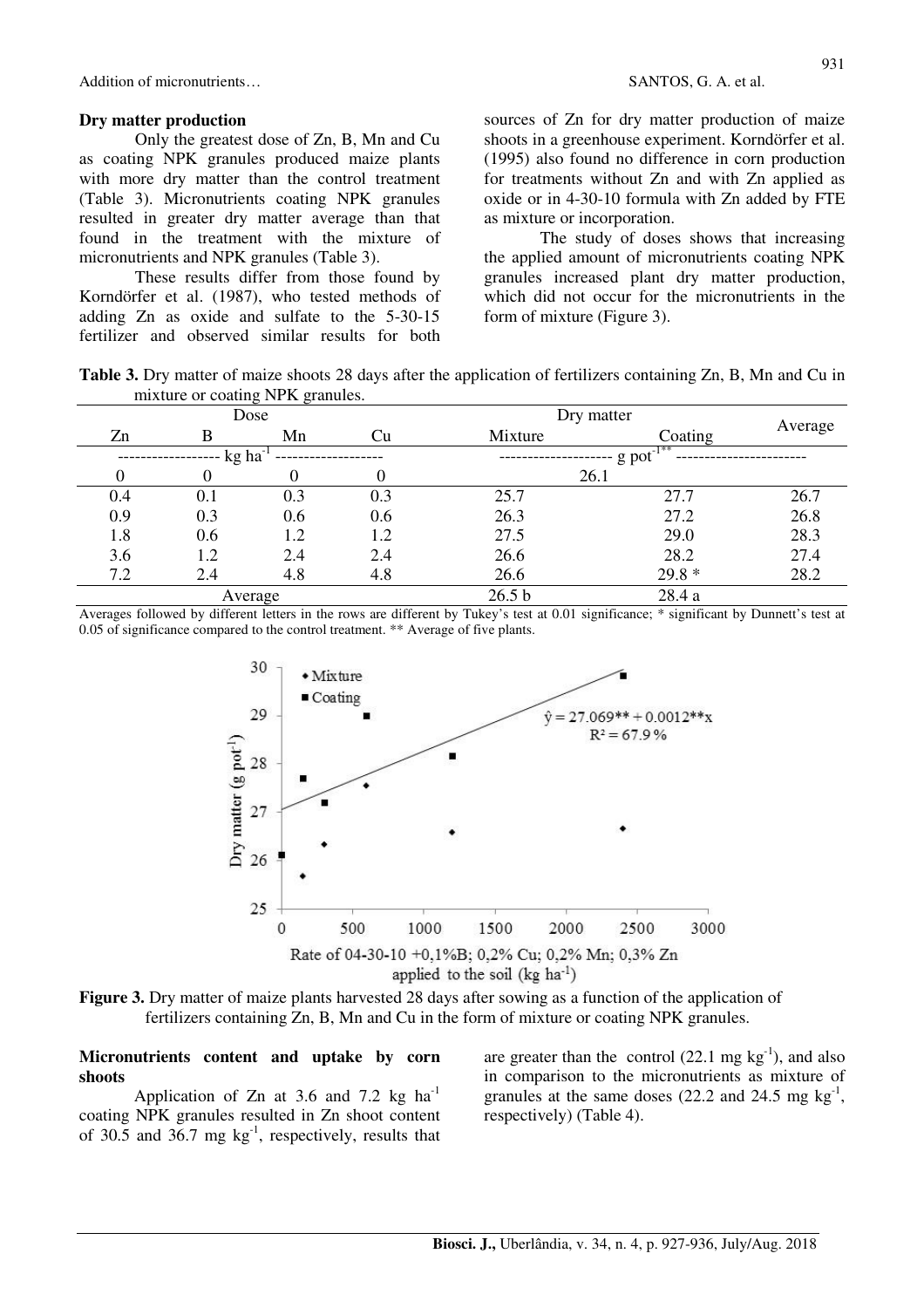|              |       |          | Content |                   |                 |            |            |                  |      |       |     |
|--------------|-------|----------|---------|-------------------|-----------------|------------|------------|------------------|------|-------|-----|
| Dose         |       | Zn       |         | B                 |                 | Mn         |            | Cu               |      |       |     |
| Zn           | B     | Mn       | Cu      | М                 | C               | M          |            | M                | C    | М     |     |
|              | kg ha |          |         |                   | $mg \, kg^{-1}$ |            |            |                  |      |       |     |
| $\mathbf{0}$ | 0     | $\Omega$ | 0       |                   | 22.1            | 6.1        |            |                  | 114  |       | 6.6 |
| 0.4          | 0.1   | 0.3      | 0.3     | 22.4a             | 21.2a           | 5.7 a      | 7.3a       | 109              | 97.3 | 6.2   | 7.1 |
| 0.9          | 0.3   | 0.6      | 0.6     | 23.1a             | 24.6 a          | 6.1a       | 5.6a       | 112              | 110  | 6.5   | 7.2 |
| 1.8          | 0.6   | 1.2      | 1.2     | 23.9a             | 26.2a           | 10.6a      | 7.4 a      | 119              | 105  | 6.8   | 6.6 |
| 3.6          | 1.2   | 2.4      | 2.4     | 22.2 <sub>b</sub> | $30.5 * a$      | $11.8 * a$ | 11.1 a     | 106              | 99.3 | 6.6   | 6.1 |
| 7.2          | 2.4   | 4.8      | 4.8     | 24.5 <sub>b</sub> | $36.7 * a$      | $27.2 * a$ | $16.0 * b$ | 114              | 96.7 | 6.3   | 6.1 |
| Average      |       |          | 23.2    | 27.9              | 12.3            | 9.5        | 112 a      | 102 <sub>b</sub> | 6.5a | 6.6 a |     |

**Table 4.** Zinc, B, Mn and Cu content in maize shoots 28 days after the application of fertilizers containing them in mixture or coating NPK granules.

 $M =$  Mixture; C = Coating. Averages followed by different letters in the rows are different by Tukey's test at 0.01 of significance;  $*$ significant by Dunnett's test at 0.05 of significance compared to the control treatment.

These results corroborate those found by Judy et al. (1964) and Allen and Terman (1966) who claim that the granular ZnO was inefficient for maize grown in the greenhouse, and bean crop grown on the field, respectively. In general, Zn absorption was high and its concentration in the shoots were above the minimum adequate level for development of maize plants  $(15 \text{ mg kg}^{-1})$ , according to Büll (1993).

The results for shoot B content ranged from 5.6 to 27.2 mg  $kg^{-1}$ , and the doses of 1.2 and 2.4 kg  $ha^{-1}$  in the form of mixture and 2.4 kg  $ha^{-1}$  in the form of coating generated better results than the control (Table 4). It was also observed that the B content of  $27.2 \text{ mg}$  kg<sup>-1</sup> for the highest dose, was greater for B applied as a mixture than as coating (Table 4), but both results were classified as suitable for maize (greater than 15 mg  $kg^{-1}$ ) according to Büll (1993).

Manganese doses used did not affect its absorption and uptake by maize plants (Tables 4 and 5). This lack of response can be explained by the high concentration of Mn in control plants, which were within the ideal range  $(42 \text{ to } 150 \text{ mg kg}^{-1})$ according to Büll (1993) (Table 4). In contrast to the doses, the method of addition of Mn to the NPK fertilizer influenced shoot Mn content, and the mixture of granules resulted in greater Mn content  $(112 \text{ mg kg}^{-1})$  compared to coating, which presented the average of  $102 \text{ mg}$  kg<sup>-1</sup> (Table 4). This result differs from those obtained by Mortvedt (1991), who claimed that granulated manganese oxide was not efficient for oat, corn and soybean crops.

Copper doses, as well as its form in the fertilizer, did not affect its absorption (Table 4); however, uptake by plants treated with Cu as coating accumulated greater amounts of this element (Table 5). One possible explanation for the lack of response to Cu in the shoots could be the fact that even plants that had not received Cu application presented acceptable shoot Cu levels for maize, in the range  $6-20$  mg kg<sup>-1</sup> (BÜLL, 1993; MARTINEZ et al., 1999).

Zinc uptake, in the form of coating of granules in the three greatest doses resulted in greater amounts (756, 855 and 1094  $\mu$ g Zn pot<sup>-1</sup>, respectively) as compared to plants that did not received Zn application  $(578 \mu g Zn \cdot pot^{-1})$  (Table 5). The two greatest doses of this group resulted in the greatest Zn uptake compared to the same amount of Zn applied as mixture, with 589 and 654 µg Zn pot  $<sup>1</sup>$ , respectively (Table 5).</sup>

Boron uptake, at the the two greatest doses, resulted in greater values than in plants from the control treatment (Table 5). However, the greatest dose of B in the mixture of granules resulted in the greatest uptake compared to the coating of granules (Table 5).

The effects of doses were observed for Zn and B and, for Zn, only the application in the coating form caused an increase in shoot Zn content (Figure 4A) and uptake (Figure 4B). The greater Zn content and uptake from coating of granules, even from a water insoluble source (zinc oxide), was probably due to the availability of the nutrient as a result of the acidifying effect of superphosphates present in the formula, which causes very low pH around the granule (YOUNG, 1969; MORTVEDT; GIORDANO, 1969).

For both modes of micronutrient additon studied, increasing the dose of B resulted in greater shoot B content and greater B uptake (Figure 5), but the intensity of the increase was superior to B in the form of mixture, as seen from the third greatest dose for shoot B content (Figure 5A); however, for B uptake it was noted that from the dose of  $0.6 \text{ kg ha}^{-1}$ , for each kg ha $^{-1}$  applied as mixture of granules, the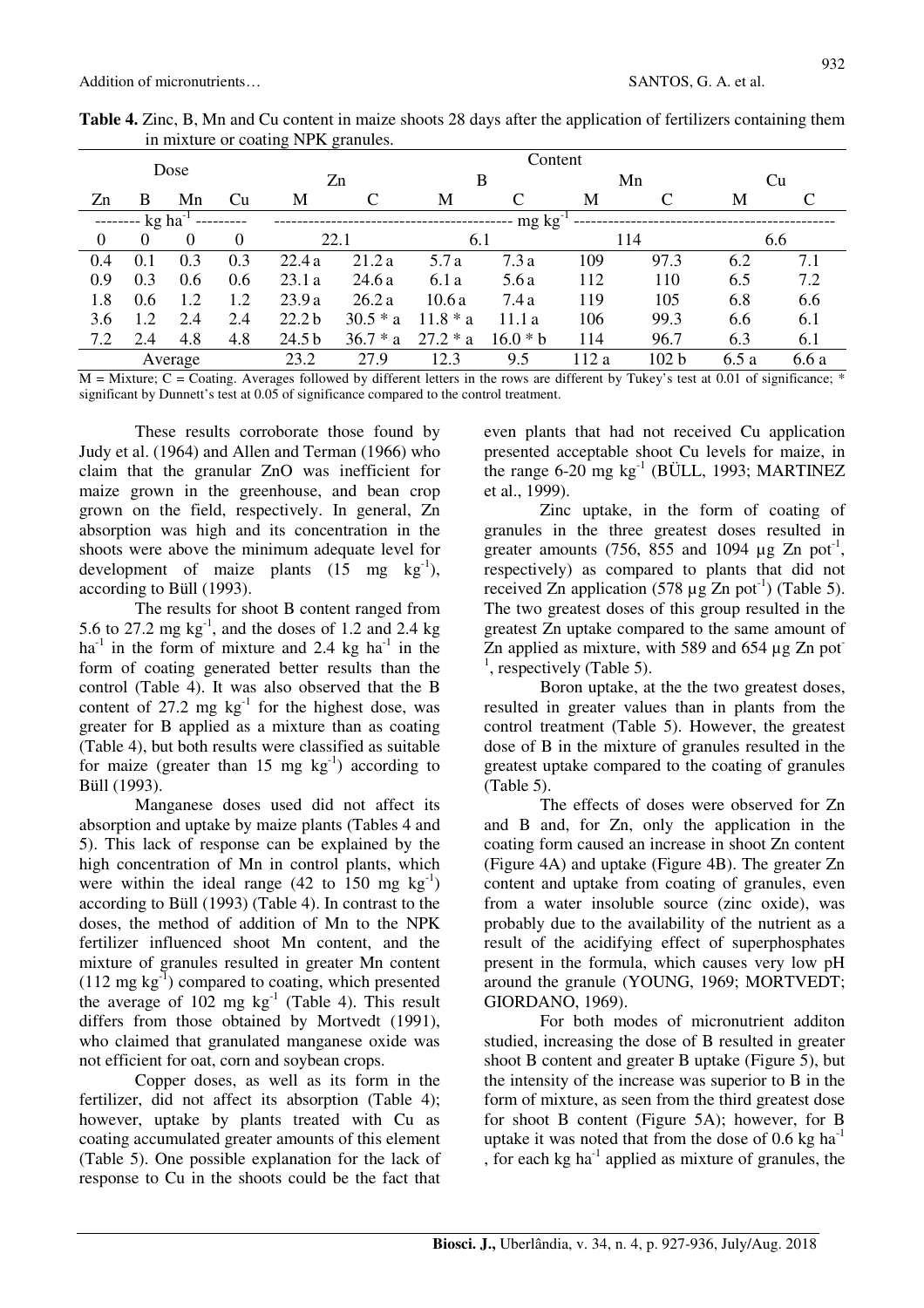increase in uptake of B was about 100 units greater than that found for the coating (Figure 5B).

|                                     | Table 5. Zinc, B, Mn and Cu uptake by maize plants 28 days after the application of fertilizers containing them |
|-------------------------------------|-----------------------------------------------------------------------------------------------------------------|
| in mixture or coating NPK granules. |                                                                                                                 |

|          |          |          |     |       | Uptake      |           |           |        |        |       |       |  |
|----------|----------|----------|-----|-------|-------------|-----------|-----------|--------|--------|-------|-------|--|
| Dose     |          | Zn       |     | В     |             | Mn        |           | Cu     |        |       |       |  |
| Zn       | B        | Mn       | Cu  | М     |             | М         |           | М      |        | М     |       |  |
|          | kg ha    |          |     |       | $\mu$ g pot |           |           |        |        |       |       |  |
| $\theta$ | $\theta$ | $\theta$ | 0   | 578   |             | 159       |           | 2981   |        | 171   |       |  |
| 0.4      | 0.1      | 0.3      | 0.3 | 573 a | 586 a       | 147 a     | 201 a     | 2818   | 2699   | 159   | 196   |  |
| 0.9      | 0.3      | 0.6      | 0.6 | 608 a | 665 a       | 160 a     | 152 a     | 2935   | 2987   | 172   | 195   |  |
| 1.8      | 0.6      | 1.2      | 1.2 | 658 a | 756 * a     | 295 a     | 212a      | 3253   | 3039   | 188   | 190   |  |
| 3.6      | 1.2      | 2.4      | 2.4 | 589b  | $855 * a$   | $315 * a$ | $313 * a$ | 2806   | 2792   | 175   | 171   |  |
| 7.2      | 2.4      | 4.8      | 4.8 | 654b  | 1094 *a     | $722 * a$ | $474 * b$ | 3040   | 2881   | 168   | 182   |  |
|          |          | Average  |     | 616   | 791         | 328       | 271       | 2970 a | 2879 a | 172 b | 187 a |  |

 $M =$  Mixture; C = Coating. Averages followed by different letters in the lines are different by the Tukey test at 0.01 of significance; \* significant by Dunnett's test at 0.05 of significance compared to the control treatment.



**Figure 4.** Zinc content (A) and uptake (B) by maize shoots 28 days after the application of increasing doses of fertilizers containing it in the form of NPK granule mixture, or as a coating of NPK granules.



**Figure 5.** Boron content (A) and uptake (B) by maize shoots 28 days after the application of increasing doses of fertilizers containing it in the form of NPK granule mixture, or as a coating of NPK granules.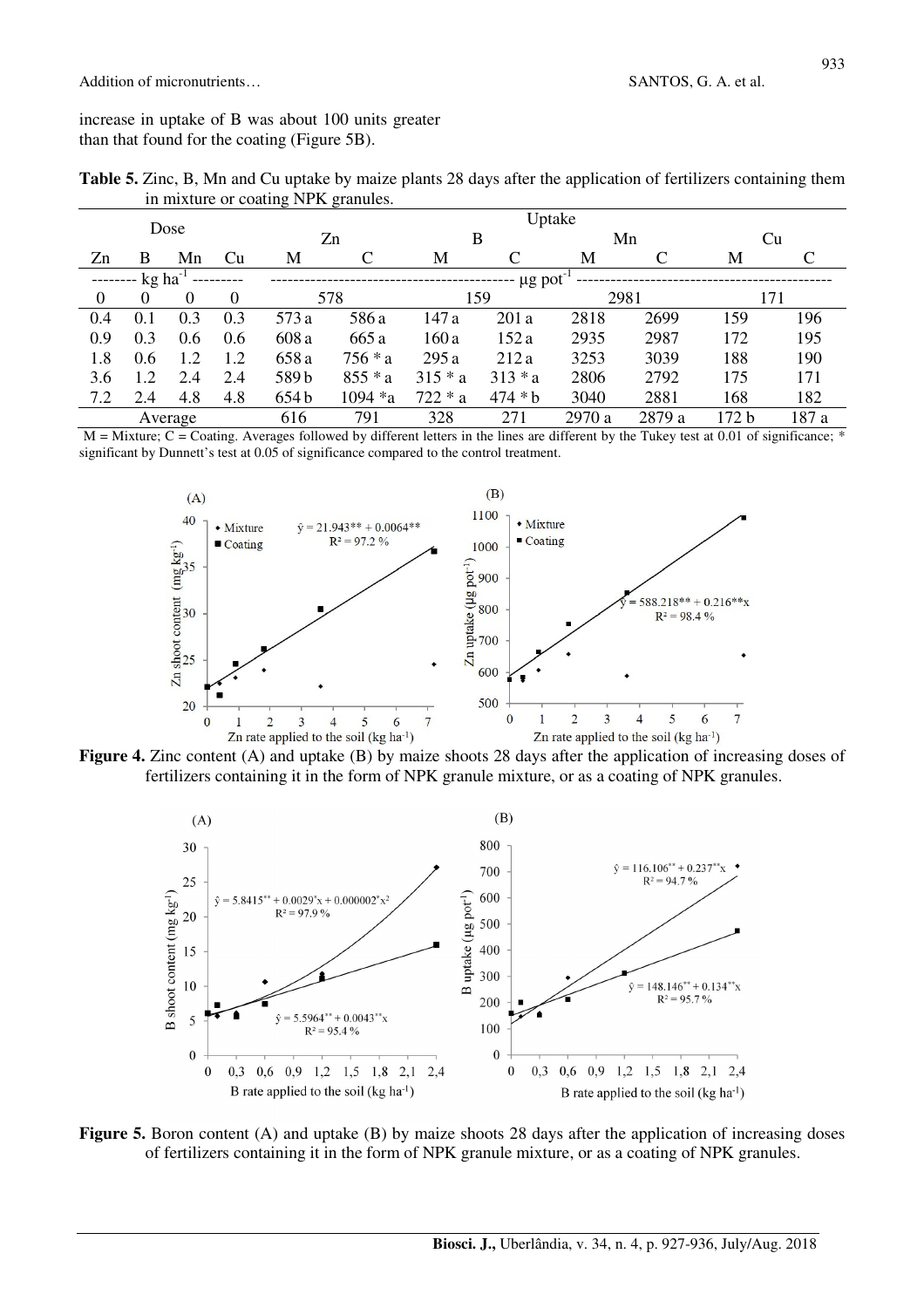Addition of micronutrients… SANTOS, G. A. et al.

#### **CONCLUSIONS**

Coating of NPK granules with micronutrients was better than the physical mixture of granulated micronutrient with NPK granules for soil Zn content, shoot Zn content and uptake and the dry matter production of maize plants.

The mixture of granular micronutrients with NPK granules presented similar behavior to the

934

coating form for soil B content, shoot B content and B uptake.

The addition of Mn and Cu to the NPK formulation did not result in increase in their soil contents, but the mixture form did result in greater shoot Mn content and the coating form showed greater Cu uptake by maize plants.

**RESUMO:** Os micronutrientes são essenciais às plantas porém seus teores no solo podem não ser suficientes para altas produtividades, o que gera necessidade de aplicação via fertilizantes. Objetivou-se comparar a disponibilização de zinco, boro, manganês e cobre para o solo, sua absorção, acúmulo e efeito no desenvolvimento de plantas de milho, quando aplicados granulados e em mistura com grânulos NPK ou na forma de pó, revestindo grânulos de NPK. O experimento foi conduzido em casa de vegetação, com delineamento de blocos casualizados, com quatro repetições, com amostras de solo classificado como Latossolo Vermelho distrófico típico e híbrido de milho AG1051. Os fertilizantes utilizados foram de formulação 4-30-10 (N-P<sub>2</sub>O<sub>5</sub>-K<sub>2</sub>O) com 0,3 % de zinco, 0,1 % de boro, 0,2 % de manganês e 0,2 % de cobre aplicados nas doses de 0, 150, 300, 600, 1200 e 2400 kg ha<sup>-1</sup>. Doses complementares de 4-30-10 sem micronutrientes foram aplicadas para que todos os tratamentos recebessem as mesmas doses de nitrogênio, fósforo e potássio, variando somente as doses dos micronutrientes. O revestimento dos grânulos de NPK com micronutrientes é superior à mistura quando se compara o teor de zinco no solo, a concentração e o acúmulo de zinco na parte aérea e a produção de massa seca das plantas de milho. A mistura de micronutrientes granulados com grânulos de NPK apresenta comportamento semelhante para os teores de boro no solo, sua concentração e acúmulo na parte aérea. A adição de manganês e cobre ao formulado NPK não resultou em resposta no solo, embora a forma de mistura tenha resultado em maior concentração de manganês na parte aérea, e o revestimento de grânulos tenha mostrado maior acúmulo de cobre pelas plantas de milho.

**PALAVRAS-CHAVE:** *Zea mays*. Revestimento de grânulos. Zinco. Boro.

#### **REFERENCES**

ABREU, C. A.; LOPES, A. S.; SANTOS, G. **Micronutrientes.** In: NOVAIS, R. F.; ALVAREZ, V. H.; BARROS, N. F.; FONTES, R. L. F.; CANTARUTTI, R. B.; NEVES, J. C. L. (Eds.). Fertilidade do solo. Viçosa: Sociedade Brasileira de ciência do solo, 2007. p. 645 – 736.

ALLEN, S. E.; TERMAN, G. L. **Response of maize and sudangrass to zinc in granular micronutrients**. In: INTERNATIONAL SOCIETY OF SOIL SCIENCE. 1966, Aberdeen. Transactions... Aberdeen:, ISSS, 1966. p. 255-266.

ALVAREZ, V. H.; NOVAIS, R. F.; BARROS, N. F.; CANTARUTTI, R. B.; LOPES, A. S. **Interpretação dos resultados das análises de solos**. In: RIBEIRO, A. C.; GUIMARÃES, P. T. G.; ALVAREZ, V. H. (Eds.). Recomendações para o uso de corretivos e fertilizantes em Minas Gerais – 5ª Aproximação. Viçosa: Comissão de Fertilidade do Solo do Estado de Minas Gerais, 1999. p. 143-167.

BÜLL, L. T.. Nutrição mineral do milho. In: BÜLL, L. T.; CANTARELLA, H. (Eds.). Cultura do milho: fatores que afetam a produtividade. Piracicaba: Potafós, 1993. p. 63-121

EMBRAPA (Empresa Brasileira de Pesquisa Agropecuária). **Manual de métodos de análise de solo**. 2. ed. Rio de Janeiro: Centro Nacional de Pesquisa de Solos, 1997. 212 p.

EMBRAPA (Empresa Brasileira de Pesquisa Agropecuária). **Sistema brasileiro de classificação de solos**. Rio de Janeiro: Centro Nacional de Pesquisa de Solos, 2009. 306 p.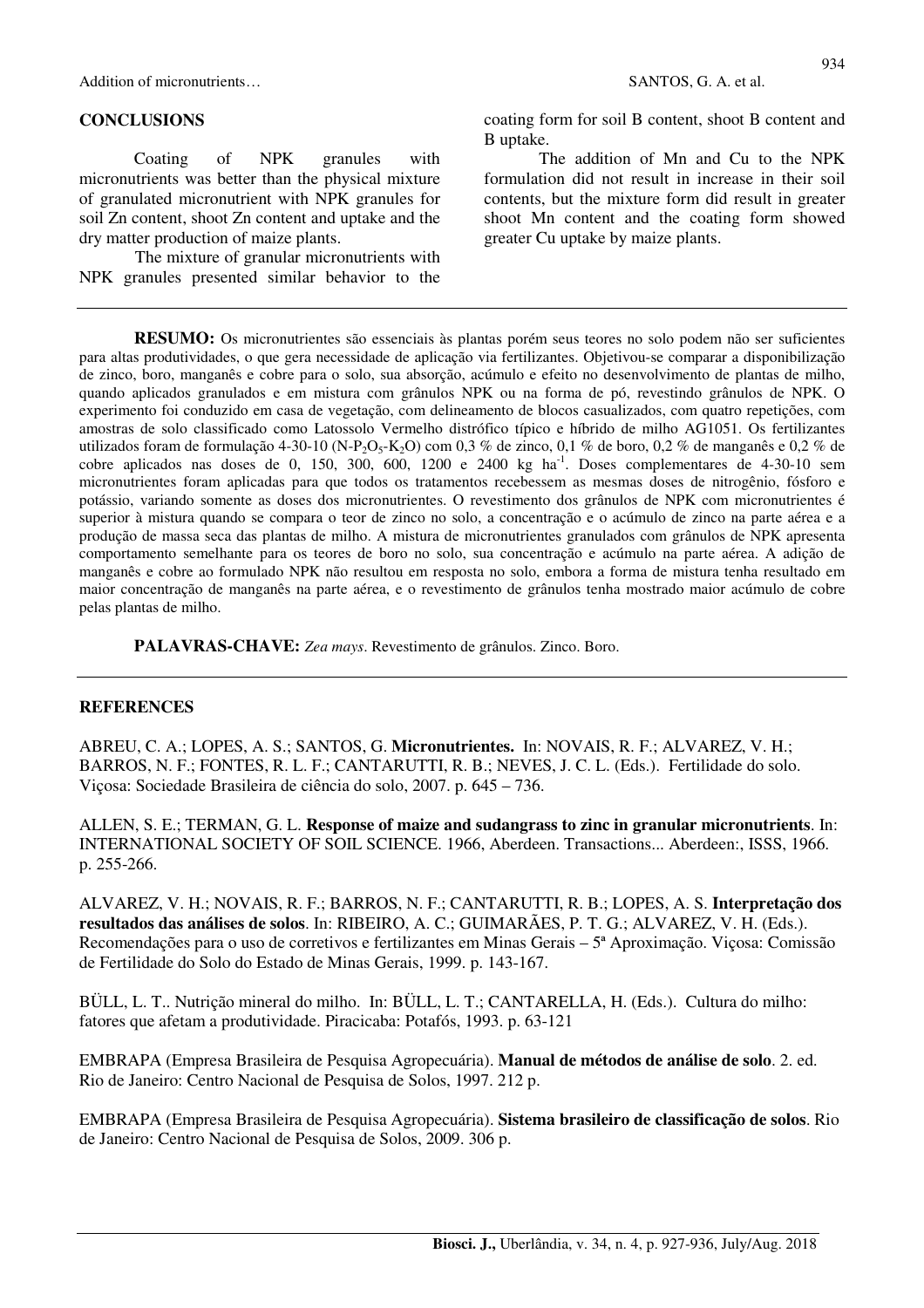FERREIRA, D. F. Sisvar: um programa para análises e ensino de estatística. **Revista Symposium**, Recife, v.6, n. 2, p.36-41, jul./dez. 2008

GALRÃO, E. Z. **Micronutrientes.** In: GOEDERT, W. J. (Ed.). Solos dos Cerrados: tecnologias e estratégias de manejo. Planaltina: Embrapa-CPAC, 1986. p. 237-259.

JUDY, W.; LESSMAN, G.; ROZYCKA, T.; ROBERTSON, L.; ELLIS, B. G. Field and laboratory studies with zinc fertilization of pea beans. **Quartely Bulletin**, Michigan State University Agricultural Experiment Station, East Lansing, v. 46, p. 386-400. 1964.

KORNDÖRFER, G. H.; ALCÂNTARA, C. B.; HOROWITZ, N; LANA, R. M. Q. Formas de adição de zinco a um formulado NPK e seu efeito sobre a produção de milho. **Scientia Agricola**, Piracicaba, v.52, p. 555-560. 1995. https://doi.org/10.1590/S0103-90161995000300024

KORNDÖRFER, G. H.; EIMORI, I. E.; TELLECHEA, M. C. R. Efeito da técnica de adição de zinco a fertilizantes granulados na produção de matéria seca de milho. **Revista Brasileira de Ciência do Solo**, Viçosa, v. 11, p. 329-332. 1987.

LOPES, A. S. **Micronutrientes: Filosofia de Aplicação e Eficiência Agronômica**. São Paulo: Associação Nacional para a Difusão de Adubos, 1999. 58 p. (Boletim Técnico nº 8).

MALAVOLTA, E.; VITTI, G. C.; OLIVEIRA, S. A. **Avaliação do estado nutricional das plantas: princípios e aplicações**. 2. ed. Piracicaba: Associação Brasileira para Pesquisa da Potassa e do Fosfato. 1997. 319 p.

MARTINEZ, H. E. P.; CARVALHO, J. G.; SOUZA, R. B. Diagnose foliar. In: RIBEIRO, A. C.; GUIMARÃES, P. T. G.; ALVAREZ, V. H. (Eds.). **Recomendações para o uso de corretivos e fertilizantes em Minas Gerais** – 5ª Aproximação. Viçosa: Comissão de Fertilidade do Solo do Estado de Minas Gerais, 1999. p. 143-167.

MONTEIRO FILHO, M. Perigo invisível: resíduos tóxicos em micronutrientes: veneno na produção de alimentos. **Revista Problemas Brasileiros**, São Paulo, n. 371, set. 2005. Disponível em: < https://www.sescsp.org.br/online/artigo/3508\_PERIGO+INVISIVEL> Acesso em: 12 set. 2012

MORTVEDT, J. J. **Micronutrient fertilizer technology**. In: MORTVEDT, J. J.; COX, F. R.; SHUMAN, L. M.; WELCH, R. M. (Eds.). Micronutrients in Agriculture. 2ed. Madison: Soil Science Society of America, 1991. p. 523-548. https://doi.org/10.2136/sssabookser4.2ed.c14

MORTVEDT, J. J. Crop response to level of water-soluble zinc in granular zinc fertilizers. **Fertilizer Research**, Cambridge, v.33, p. 249-255, 1992. https://doi.org/10.1007/BF01050880

MORTVEDT, J. J.; GILKES, R. J. **Zinc Fertilizers**. In: ROBSON, A. D. (Ed.). Zinc in Soils and Plants. Perth: The University of Western Australia, v. 55, 1993. p. 33-44. https://doi.org/10.1007/978-94-011-0878-2\_3

MORTVEDT, J. J.; GIORDANO, P. M. Availability to corn of zinc applied with various macronutrients fertilizers. **Soil Science**, Baltimore, v.108, p. 180-187, 1969. https://doi.org/10.1097/00010694-196909000- 00006

RAIJ, B. V.; ANDRADE, J. C.; CANTARELLA, H.; QUAGGIO, J. A. (Eds.). **Análise química para avaliação da fertilidade em solos tropicais.** Campinas: Instituto Agronômico, 2001. 395 p.

RESENDE, A.V**. Micronutrientes na agricultura brasileira: disponibilidade, utilização e perspectivas**. Rio de Janeiro: Centro de Tecnologia Mineral. 2005. 37 p. (Série Estudos e Documentos).